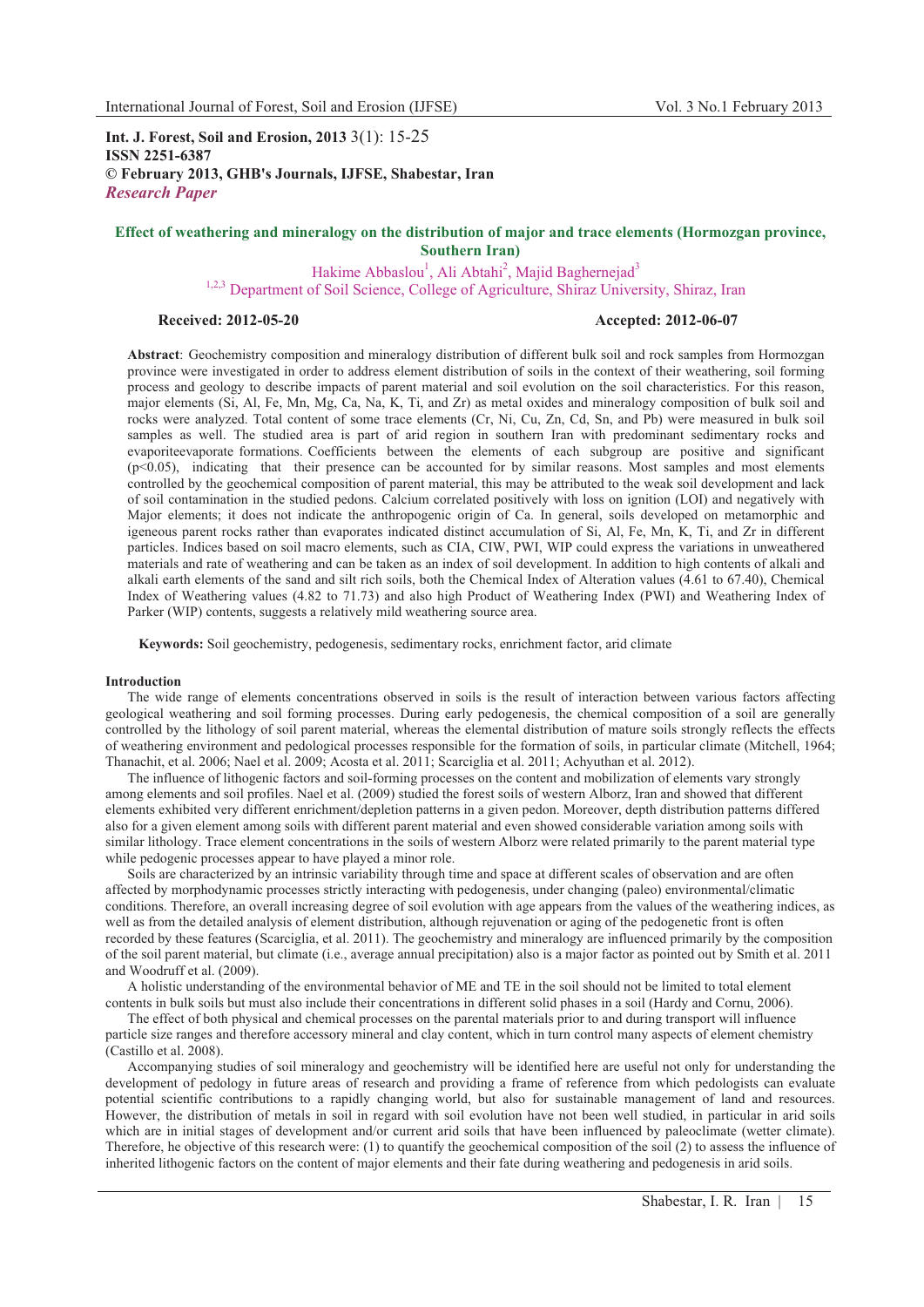# **Materials mad Methods**

# **Study area**

The study area is located in Hormozgan province (between  $24^{\circ}$   $25'$  to  $57^{\circ}$   $28'$  N latitude and  $41^{\circ}$  52 to  $15^{\circ}$  59 E longitudes) in the southern Iran and northern Persian Gulf and Oman Sea (Figure 1). The study area is situated in a desert to a semi-desert like region with a warm (hot) and dry climate that the mean annual precipitation and temperature of the region are 185 mm and 25°C, respectively. Aridic and Ustic soil moisture regimes were obtained for the whole Hormozgan province. The soil temperature regime is hyperthermic but some rare north and coastal areas have thermic and isothermic regime, respectively (Van Wambeke, 2000). Geologically, this province is a junction of three important structural zones of Iran: "Zagros", "Makran" and "Central Iran". The study area dominated with diverse lithostratigraphic units from Late Precambrian to Cenozoic sequences and covered by Carbonatic sequence of Jurassic–Cretaceous evaporates formations of Eocene-Pliocene, and Quaternary deposits (Figure 1). Stable subsidence and the unique landscape–climatic conditions favored the accumulation of a very thick sedimentary lens of carbonate rocks and evaporates (Aghanabati, 2004).



Figure 1. Location of the study area and sampling points(R: rock samples, numbers: Soil samples)

# **Sample collection and preparation**

Pedogenic and lithogenic horizons of 28 soil pedons (41 soil sample) and associated rock samples (10 samples) were selected for laboratory analyses. Samples for laboratory analysis were air dried, crushed with a roller, and sieved through a 2mm sieve. For chemical composition and mineralogical composition: sieved samples, rocks, and different soil particle sizes were oven dried, ground to a fine powder in a twin swinging motorized mill with agate mortar and balls.

# **Physicochemical analysis**

General soil characterization analysis followed standard procedures for soils in Arid and Semi-Arid Regions (Bashour and Sayeegh, 2007). In summary: particle size distribution by dispersion with NaOH and Hydrometer method; calcium carbonate equivalent (CCE) using acid neutralization; percentage of gypsum by using precipitation with acetone; organic matter (OM) by wet oxidation with 0.4 N K2Cr2O7; cation exchange capacity (CEC) by sodium acetate 1N at pH 8.2; electrical conductivity (EC) in saturated paste extracted; pH with a glass electrode in saturated paste.



**Figure 2.** Biplot based on principle component analyses of soil characteristics

### **Mineralogical analyses**

Chemical cementing agents were removed and clay fractions separated according to Mehra and Jackson (1960), Kittrick and Hope (1963) and Jackson (1975).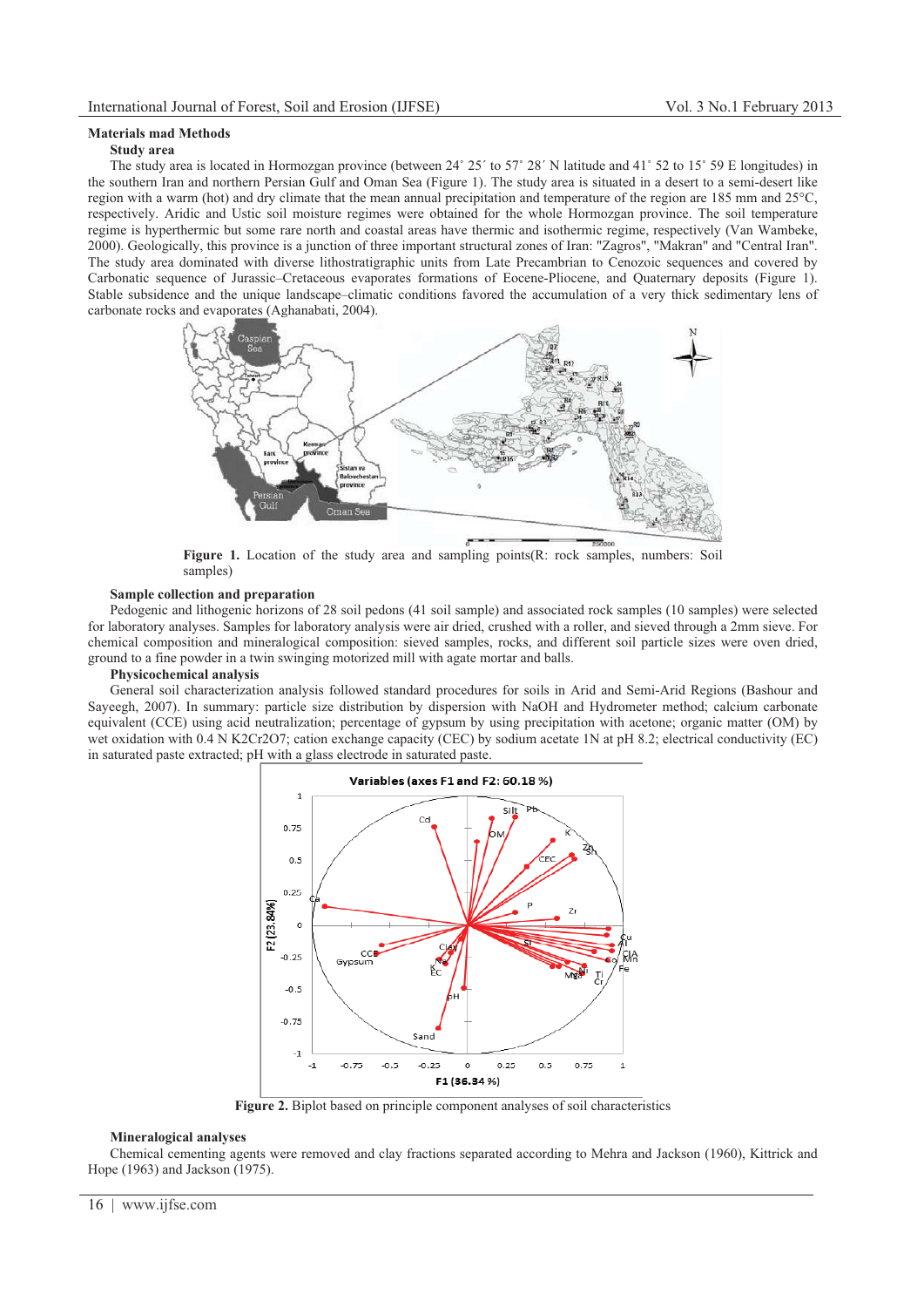Next, certain soil particle size fractions were isolated for mineralogical analyses. The oriented clay fraction slides were prepared for the treatments, heating to 550ºC; solvation with Glycerol; solvation with Dimethyl Sulfoxide (Moore and Reynolds, 1997). The prepared samples were scanned using an X-ray diffractometer (Philips PW-1710 CuK $\alpha$  radiation) and X-ray diffraction patterns were obtained for air-dried grinded rock, soil, silt, and sand samples according to Azaroff and Buerger method (1958).

# **Geochemical analysis**

Total elemental composition of grounded bulk soil and rocks were determined for the contents of SiO2, Al2O3, Fe2O3, MnO, MgO, CaO, Na2O, K2O, TiO2, P2O5, Zr, and LOI by X-ray fluorescence in a Philips (PW-2440) apparatus. Trace elements for bulk soils were determined after digestion in a microwave oven using nitric, hydrofluoric and boric acids (US EPA, 1996). The digest was analyzed for the contents of Cr, Ni, Cu, Zn, Co, Pb, Cd, and Sn by Inductively Coupled Plasma-Mass Spectrometry (ICP-MS) using a PE SCIEX ELAN-500A spectrophotometer.

### **Soil statistical analysis**

Descriptive statistics (maximum, minimum, mean, and standard deviation) of metals were calculated. We used the ANOVA test for significant differences (p<0.05) among soils develop from different parent materials. The relationships between elemental compositions were determined using correlation and principal component analysis (PCA). PCA is useful tools to identify relationships that are not readily evident from simple correlation analysis. Statistical analysis was performed with the MS Excel application XLstat. and SPSS 19.0.

-Element transfer from rock to soil and accumulation in particles size fractions

We estimated the enrichment/depletion of soil using an enrichment factor (EF) (Sutherland et al. 2000) give in Eq. (1),

#### $EF = (Cn/Cref)/(Bn/Bref)$  (1)

Where Cn is the content of the examined element. Cref is the content of the reference element. Bn is the background value of the examined element and Bref is the background value of the reference element. In this study, Zr was used as the reference element. Values>1.0 indicate accumulation of metals in soils due to soil forming processes while values of 1.0 and <1.0 show that enrichment of metals is not detectable and loss of metals due to pedogenic processes. An EF value of approximately 1 for any element implies a present concentration equal to the lithogenic input, whereas EF>1 indicate enrichment of metals in soils due to soil forming processes and EF of 1 and<1 show that enrichment of metals is not detectable and loss of metals due to pedogenic processes (depletion).

## **Weathering Indices**

Assessing the geochemical component and weathering indices can improve our understanding of soil formation and process. Among the indices proposed by the researchers, we used CIA, CIW, PWI, and WIP as commonly used calculated indices (Table 1).

| <b>Table 1.</b> Summary of weathering indices |                                                                                                                 |         |       |                 |                        |  |  |  |  |  |
|-----------------------------------------------|-----------------------------------------------------------------------------------------------------------------|---------|-------|-----------------|------------------------|--|--|--|--|--|
| Index                                         | Formula                                                                                                         | Optimum | Fresh | Optimum         | Reference              |  |  |  |  |  |
|                                               |                                                                                                                 | Value   |       | Weathered Value |                        |  |  |  |  |  |
| <b>CIA</b>                                    | $[(\text{Al}_2\text{O}_3/\text{Al}_2\text{O}_{3+}\text{CaO}+\text{Na}_2\text{O}+\text{K}_2\text{O})]\times 100$ | < 50    |       | 100             | Nesbit<br>Young<br>and |  |  |  |  |  |
|                                               |                                                                                                                 |         |       |                 | (1982)                 |  |  |  |  |  |
| <b>CIW</b>                                    | $[(\text{Al}_2\text{O}_3/\text{Al}_2\text{O}_{3+}\text{CaO}+\text{Na}_2\text{O})]\times 100$                    | $50$    |       | 100             | Harnois<br>and moore   |  |  |  |  |  |
|                                               |                                                                                                                 |         |       |                 | (1988)                 |  |  |  |  |  |
| <b>WIP</b>                                    | $[(2Na_2O/0.35)+(MgO/0.9)+(2K_2O/0.25)+(CaO/0.7)]$                                                              | >100    |       |                 | Parker (1970)          |  |  |  |  |  |
| <b>PWI</b>                                    | $[SiO_2/(TiO_2 + Fe_2O_3 + SiO_2 + Al_2O_3)] \times 100$                                                        | >50     |       |                 | Souri et al. (2006)    |  |  |  |  |  |

#### **Results**

#### **Soil characteristics**

The maximum, minimum, mean, and standard deviation of soil physicochemical characteristics of the studied soil samples are given in Table 2. Physiographically, soils locate in lowlands, flood plains, flood basins, plateau, alluvial plains, fans, and piedmont plains, being the most dominant physiographies in the study area alluvial plains and flood plains.

**Table 2.** Selected physicochemical properties of the studied soils (n=41)

| $1.9.91$ was valued to the constant of the control of the control of the control of the control of the control of the control of the control of the control of the control of the control of the control of the control of th |       |       |      |      |                            |            |                                             |            |               |      |
|-------------------------------------------------------------------------------------------------------------------------------------------------------------------------------------------------------------------------------|-------|-------|------|------|----------------------------|------------|---------------------------------------------|------------|---------------|------|
| <b>Statistics</b>                                                                                                                                                                                                             | Sand  | Silt  | Clav | pH   | $EC$ (dS m <sup>-1</sup> ) | <b>SAR</b> | $CEC$ (cmol <sub>c</sub> kg <sup>-1</sup> ) | <b>CCE</b> | Gypsum        | OМ   |
|                                                                                                                                                                                                                               |       | $\%$  |      |      |                            |            |                                             |            | $\frac{0}{0}$ |      |
| Minimum                                                                                                                                                                                                                       | 12.5  |       |      |      | 0.02                       | 0.01       | 2.15                                        | 21.1       | 0.08          | 0.2  |
| Maximum                                                                                                                                                                                                                       | 90    | 82    |      | 8.7  | 45                         | 14.36      | 19                                          | 81.53      | 29.03         | 1.8  |
| Average                                                                                                                                                                                                                       | 53.58 | 41.02 | 5.68 | 7.85 | 9.87                       | .34        | 7.91                                        | 47.92      | 7.08          | 0.7  |
| <b>Standard Deviation</b>                                                                                                                                                                                                     | 20.27 |       |      | 0.37 | 12.79                      | 2.3        | 3.5                                         | 16.48      | 9.18          | 0.37 |

The soils pH ranged from 7.1 to 8.7 with an average of 7.85 (Table 2). Possibly due to the soils developed on highly carbonatic and gypsic bedrocks, the pH are within the normal range for these type of soils The high values could also be a result of impression by salt formations and irrigation water contain significant quantities of calcium, magnesium, or sodium in certain regions and soils generally occur in areas where precipitation is too low to leach the minerals from the soils.

The EC and SAR values of the soils are generally in a broad range, 0.02 -45 dS m-1 and 0.01 -14.36 (Table 2), respectively. The high values of EC in soils are related to saline ground water, saline irrigation water, and parent materials containing saline composition and uplifting of salt diapirs (Hormoz formation).

Soils exhibited CEC between 2.15 to 19 cmol+ kg-1. The CEC of the soils depends on the amount and type of clay minerals, organic matter and gypsum content. Gypsum does not have electric charge therefore, with increasing gypsum in the soils CEC decreases. Low values of CEC in the soils are attributed to low organic matter, low clay minerals with low CEC and presence of gypsum in notable amount in most soil samples. The maximum organic matter was 1.8 % with an average of 0.7% (Table 2).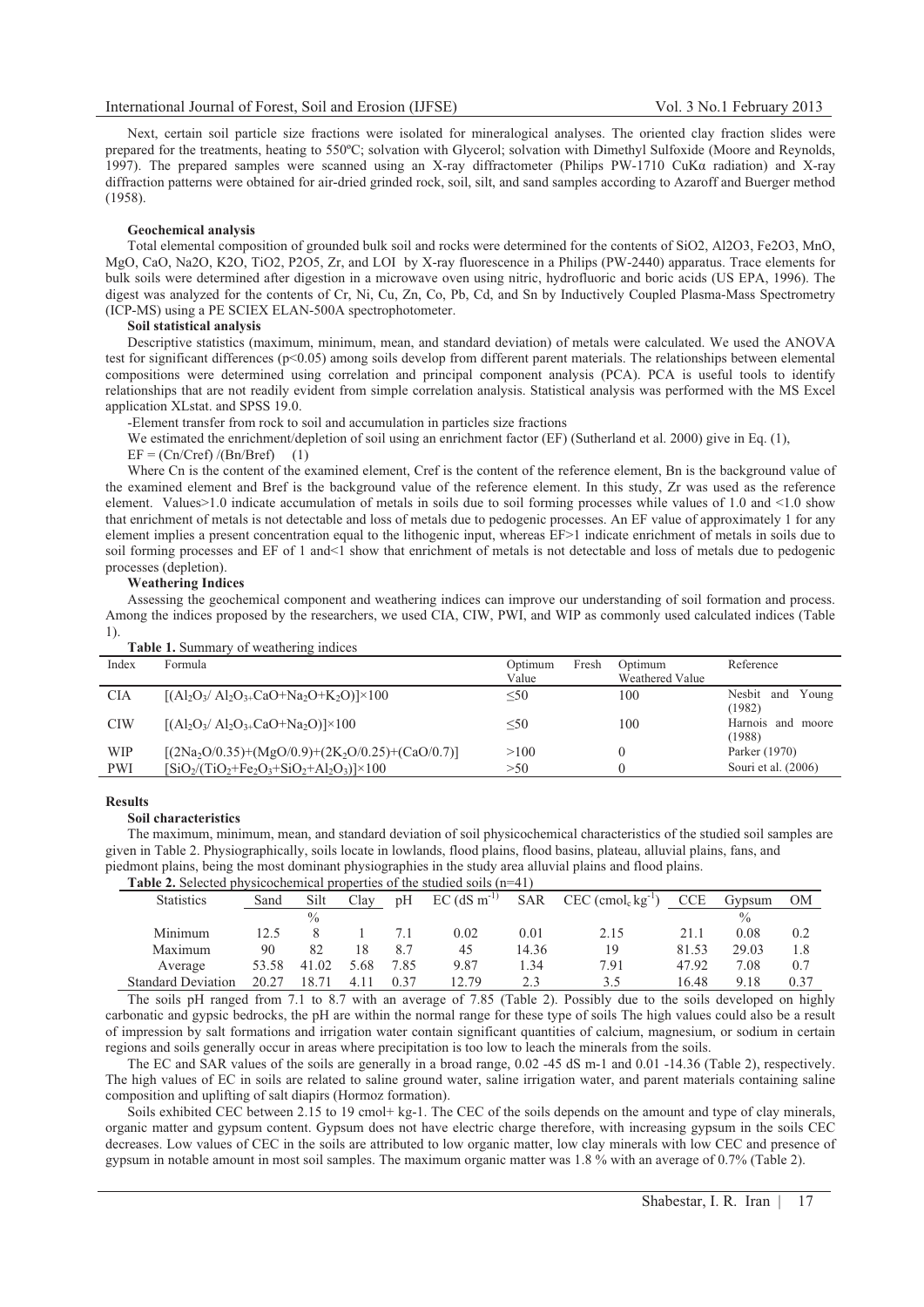In term of particle size, soil samples are classified according to frequency as sandy loam, silt loam, loamy sand, silt, sand, loam, and silty clay loam with a low clay size fraction. The average value for clay, silt and sand size fraction was 5.68, 41.02, and 53.68 % (Table 2), respectively. The most dominant fractions are sand and silt. Gypsum (7.08 $\pm$ 9.18) and CCE (46.92 $\pm$ 16.45) percentage were variable and often high in most soils (Table 2). Soils were classified as Aridisols, Entisols and Inceptisols with calcic, gypsic, salic, cambic, argilic horizons and ochric epipedons (Soil survey staff, 2010).

# **Statistical relationships**

The PCA (Figure 2) was used to discriminate soil profiles and horizons, to assess the dominant component in the different parameters and to make a synthesis of the relationship between chemical and physical parameters.

This analysis was performed on selected trace and major elements, particle size distribution (clay, silt and sand), CCE, gypsum, OM, CEC, pH, EC, and CIA. The first principal component (PC1) shows a positive correlation with CIA index and the total amount of Al, Fe, Mn, Mg, Ti, Cu, Co, Cr, Ni components and negatively with the total Ca content, CCE and gypsum percentage (Figure 2). The second principal component (PC2) correlates positively Sn, Zn, Pb, Cd, K, OM, Silt, and CEC whereas it correlates negatively with pH and Sand. Around 60 % of the total variability was explained by these two components with a much smaller amount being explained by the subsequent principal component (12.5% for PC3).

Results of correlation analysis for bulk soil samples (Table 3) showed that Al was positively significantly correlated with Fe, Mn, Na, K, Ti, P, and Zr and negatively with Ca and LOI, but did not show any correlation with Mg. Silicon was not correlated with elements and no relationship was observed for Si with other ME (Table 3). Calcium showed a negative correlation with all major elements that correlations were significant for Al, Fe, Mn, Mg, Na, K, Ti, Zr. Loss on Ignition (LOI) negatively correlated with Al, Fe, Mn, Na, Ti and positively correlated with Ca content.

#### **Major and trace elements in soil**

The bulk soil maximum, minimum, mean, median, standard deviations of major elements were reported as metal oxides in Table 4. The bulk soil concentrations of Zr, Cr, Co, Ni, Cu, Zn, Cd, and Sn are reported as mg kg-1 soil. Major and trace elements contents in bulk soil and rocks elements such as Si, Ca, Al, Fe, and Mg ranged from  $10,000 - 60,000$  mg kg-1 soil while Na, K, Ti, Mn were present in less quantities ( ie., <3000 mg kg -1). Zircon, P and trace elements (Cr, Ni, Zn, Cu, Co, Sn, Pb, and Cd) were present in minor contents of major and trace elements in parent rocks were less than soils except for Si, Ca, and Mg which were dominant.

|                | <b>Si</b>    | Al                       | Fe                       | Mn                        | Mg                 | Ca                      | <b>Na</b>  | $\bf K$        | Ti             | $\mathbf P$    | Zr       | <b>LOI</b>     |
|----------------|--------------|--------------------------|--------------------------|---------------------------|--------------------|-------------------------|------------|----------------|----------------|----------------|----------|----------------|
| Si             | $\mathbf{1}$ |                          |                          |                           |                    |                         |            |                |                |                |          |                |
| $\mathbf{A}$ l | 0.373        | $\mathbf{1}$             |                          |                           |                    |                         |            |                |                |                |          |                |
| Fe             | 0.275        | $0.893***$               | $\overline{1}$           |                           |                    |                         |            |                |                |                |          |                |
| Mn             | 0.246        | $0.800***$               | $0.894$ ** 1             |                           |                    |                         |            |                |                |                |          |                |
| Mg             | 0.081        | 0.348                    | $0.574$ **               | $0.577$ ** 1              |                    |                         |            |                |                |                |          |                |
| Ca             | $-0.421$     |                          |                          |                           |                    |                         |            |                |                |                |          |                |
| Na             | 0.405        | $0.961***$<br>$0.761$ ** | $0.911***$<br>$0.658***$ | $0.884**$<br>$0.586^{**}$ | $0.462**$<br>0.075 | $0.760**$               | 1          |                |                |                |          |                |
| K              | 0.154        | $0.595***$               | 0.301                    | 0.300                     | $-0.005$           |                         | 0.211      | $\overline{1}$ |                |                |          |                |
| Ti             | 0.211        | $0.869***$               | $0.879***$               | $0.746$ **                | 0.354              | $0.505***$<br>$0.860**$ | $0.818***$ | 0.284          | $\overline{1}$ |                |          |                |
| $\, {\bf p}$   | 0.124        | $0.514***$               | 0.385                    | 0.250                     | $-0.221$           | $-0.383$                | $0.436***$ | 0.426          | $0.483***$     | $\overline{1}$ |          |                |
| Zr             | 0.184        | $0.469$ **               | 0.353                    | 0.376                     | 0.023              | $\sim$<br>$0.461***$    | 0.313      | 0.393          | 0.422          | 0.388          | - 1      |                |
| LOI            | $-0.361$     | $0.914***$               | $0.892***$               | $-.853***$                | $-0.418$           | $0.961$ **              | $0.831***$ | $-0.369$       | $0.894$ **     | $-0.346$       | $-0.377$ | $\overline{1}$ |

\*\*. Correlation is significant at the 0.01 level (2-tailed).

The highest values of Cr, Co, Ni, Zn, Cu, Cd, Pb, and Sn were developed in soils on north and eastern north parts. Maximum Calcium and magnesium were found in western and southern parts and Si in east and eastern north, while Al, Fe, Ti, and Mn in eastern north parts. High amounts of P were found in agricultural lands of eastern and north eastern parts (Table 4).

## **Mineral identification and distribution**

The soils contained an important average amount of calcite (29%), dolomite (19.5%), alkali-feldspars (19 %), mica (muscovite or biotite) (15.6 %), quartz (14.3 %), gypsum (13%), 14 A°-phyllosilicates (11.6 %), plagioclase (6.6 %), and halite (<1%). Carbonates, including calcite and dolomite were also predominant in the fine fraction. All soil samples and also around 90 percent of soil samples contained high values of calcite and gypsum, respectively (Figure 3).

Carbonates, gypsum, quartz, chlorite, mica (biotite/muscovite), amphiboles, feldspars, and apatite were identified as major rock minerals, whereas halite, rutile, zircon, apatite, and sepiolite as less quantity were detected according to X-ray diffraction studies.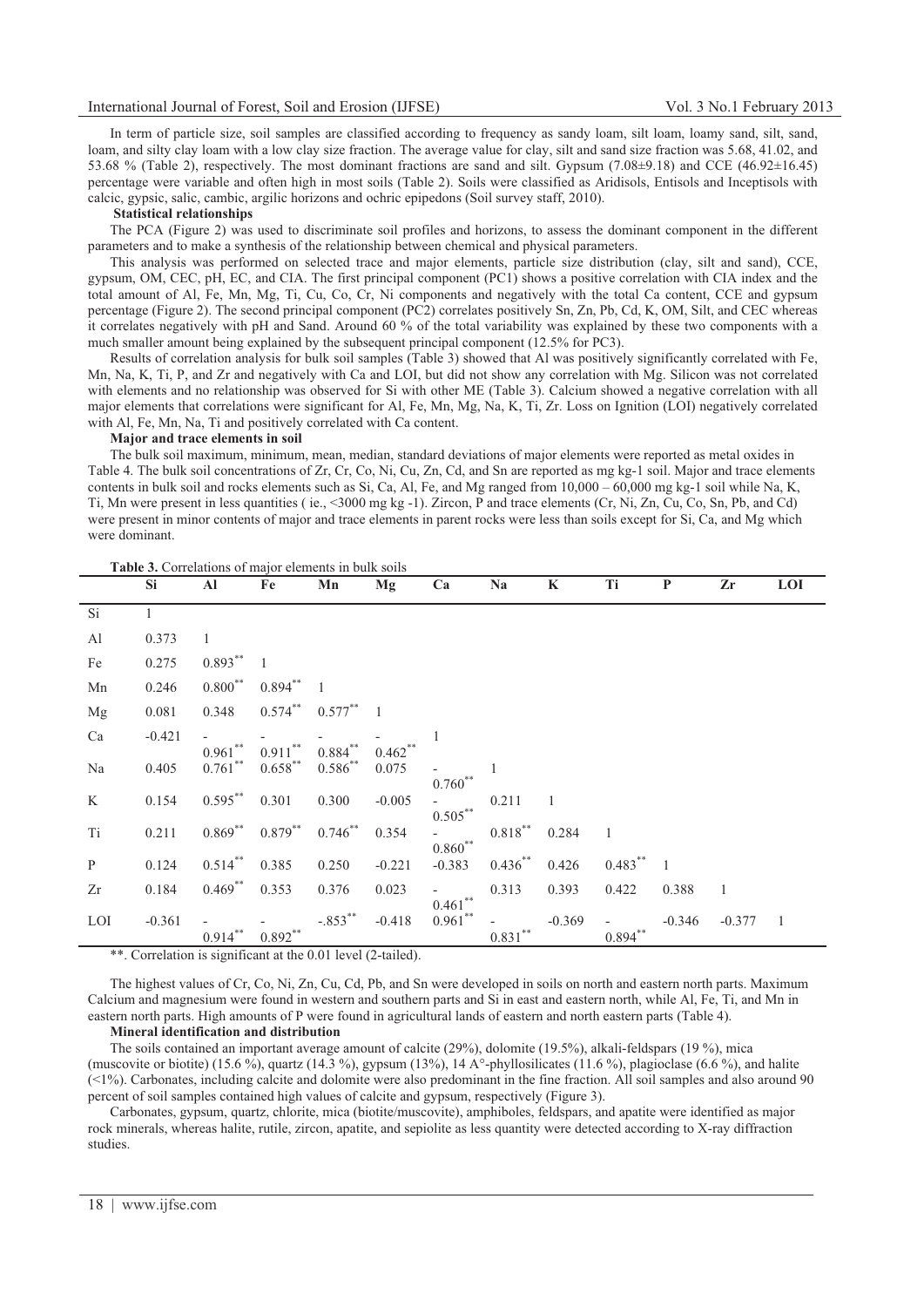The total sand fractions of all horizons were dominated by quartz, Alkali feldspars, and contained lesser amounts of 14A phylosilicates, plagioclase, mica, and dolomite (Figure 4). Gypsum and Calcite was observed in the silt fraction of two and one samples, though not in any horizons described in the field as containing carbonate nodules or masses.

**Table 4.** Summary statistics (min, max, mean, median, and standard deviation) of major/minor elements, LOI, and weathering indices of bulk soil samples (n=41).

| Element                        | Unit                 | Min                        | Max    | Mean   | Med    | S.D. <sup>b</sup> | World soil Mean <sup>a</sup> |
|--------------------------------|----------------------|----------------------------|--------|--------|--------|-------------------|------------------------------|
| SiO2                           | $\frac{0}{0}$        | 0.66                       | 59.40  | 30.12  | 32.54  | 19.18             | 59.90                        |
| Al2O3                          | $\frac{0}{0}$        | 1.48                       | 13.67  | 8.17   | 8.76   | 3.32              | 15.10                        |
| Fe <sub>2</sub> O <sub>3</sub> | $\frac{0}{0}$        | 1.19                       | 7.97   | 4.60   | 4.51   | 1.82              | 5.00                         |
| MnO                            | $\frac{0}{0}$        | 0.03                       | 0.16   | 0.09   | 0.10   | 0.04              | 0.07                         |
| MgO                            | $\frac{0}{0}$        | 2.39                       | 10.50  | 5.64   | 5.25   | 2.13              | 1.49                         |
| Cao                            | $\frac{0}{0}$        | 4.49                       | 46.10  | 19.98  | 15.42  | 10.85             | 1.96                         |
| Na2O                           | $\frac{0}{0}$        | $<$ LLD                    | 2.76   | 1.07   | 0.88   | 0.76              | 1.35                         |
| K2O                            | $\frac{0}{0}$        | 0.39                       | 2.68   | 1.37   | 1.21   | 0.62              | 1.69                         |
| TiO <sub>2</sub>               | $\%$                 | 0.05                       | 1.23   | 0.51   | 0.49   | 0.26              | 0.67                         |
| P <sub>2</sub> O <sub>5</sub>  | $\%$                 | 0.07                       | 0.19   | 0.13   | 0.14   | 0.03              | 0.17                         |
| Zr                             | $mg \, kg^{-1}$      | 8.40                       | 178.90 | 100.10 | 104.80 | 37.95             | 230                          |
| Cr                             | $mg \, kg^{-1}$      | 24.27                      | 487.18 | 144.73 | 98.55  | 110.17            | 80                           |
| Co                             | $mg \, kg^{-1}$      | 2.53                       | 47.62  | 15.85  | 13.69  | 9.62              | 10                           |
| Ni                             | $mg \ kg^{-1}$       | 21.24                      | 419.83 | 142.76 | 101.66 | 112.19            | 20                           |
| Cu                             | $mg \text{ kg}^{-1}$ | 5.06                       | 72.80  | 25.42  | 21.38  | 15.22             | 30                           |
| Zn                             |                      | $mg \text{ kg}^{-1}$ 17.13 | 165.55 | 63.79  | 57.87  | 33.61             | 70                           |
| Cd                             | $mg \text{ kg}^{-1}$ | 0.14                       | 0.38   | 0.24   | 0.23   | 0.07              | 0.53                         |
| Pb                             | $mg \, kg^{-1}$      | 5.26                       | 33.71  | 13.55  | 10.86  | 6.50              | 17                           |
| Sn                             | $mg \, kg^{-1}$      | 8.28                       | 32.18  | 17.36  | 17.00  | 5.13              | $\overline{4}$               |
| LOI                            | $\%$                 | 2.89                       | 37.29  | 18.26  | 17.17  | 8.38              |                              |
| PWI                            | $\frac{0}{0}$        | 14.00                      | 80.00  | 61.55  | 73.86  | 25.30             |                              |
| <b>WIP</b>                     | $\sim$               | 33.24                      | 54.00  | 41.33  | 40.84  | 5.67              |                              |
| <b>CIW</b>                     | $\frac{0}{0}$        | 4.82                       | 71.73  | 38.75  | 41.92  | 16.30             |                              |
| <b>CIA</b>                     | $\frac{0}{0}$        | 4.61                       | 67.40  | 35.17  | 38.17  | 15.00             |                              |

<sup>a</sup> Reimann et al. (2000), Adriano (2001), Kabata-Pendias and Pendias (2001)

<sup>b</sup>S.D.: Standard Deviation

However, the silt fraction of the soils was characterized by a rather high amount of quartz, alkali-feldspars, mica, 14 Aphyllosilicates, plagioclase, dolomite, a very rare amount of calcite. Quartz, alkali-feldspar, 14 A-phyllosilicates, dolomite, and mica were existed in all silt fractions of analyzed samples (Figure 5). Gypsum was not observed in any silt or clay despite being observed in the field in many pedons.

 In regard with minerals associated with clay fraction, most soil pedons contain greater quantities of chlorite, palygorskite, illite, only few amounts of smectite, interstratified minerals, and very trace amounts ok kaolinites and no vermiculite (Figure 6). In contrast, in more developed soils the amount of smectite increased and illite or/and cholorite decreased. **Discussion** 

# **Soil properties and classification**

Parent materials greatly influence soil development and the distribution of soils on the southern Iran which are generally alkaline in nature and high in soluble salts and calcium contents. Characteristically these soils are very low in organic matter/humus and most of the elements reserve is present in un-weathered mineral forms.

The soils on fans and piedmonts are shallow to medium deep, excessively drained, sandy-skeletal to loamy skeletal, highly calcareous and severely eroded with low organic carbon and available water capacity. In general, soils with continuous sedimentation, medium texture, and high salinity are settled in flood plains and lowlands. Moderate sub angular blocky to angular blocky and massive structures are common; however some horizons have platy, prismatic or columnar structures. Prismatic and columnar structures which are a common structure type in sodic soils (Soil Survey Staff, 2010).

In the modern US Soil Taxonomy (soil taxonomy, 2010), the presence of less developed diagnostic horizons (cambic, ochric) and the absence of well-developed ones (temporary argillic, oxic, etc.) in soils are considered to be the result of the limiting influence of climatic (Aridisols), lithological or chronological factors (Inceptisols, Entisols). Within these orders relatively more developed soils occur at the levels of suborders and soil great groups reflecting the total results of the "opposition" of this or that soilforming factor to the principal factor limiting soil development. However, the nature of the bedrock (calcareous and gypsiferous) appeared to determine the additional presence of certain characteristic taxonomic units which may suggest the presence of locally adapted groups.

In regard with the most regions have aridic soil moisture regimes, a variety of soils classified as Aridisols and Entisols. The Incepticols with calcic horizons were only reported in north and east northern parts of Hormozgan province. Gypsiferous soils have increased as we move toward the western section and in comparison soils with a calcic horizon have increased toward the northern sector. Occurrence of an argillic horizon in calcareous parent material of an arid climate could point to a palaeoprocess in stable geomorphologic conditions (as plateau) (Khormali et al. 2003).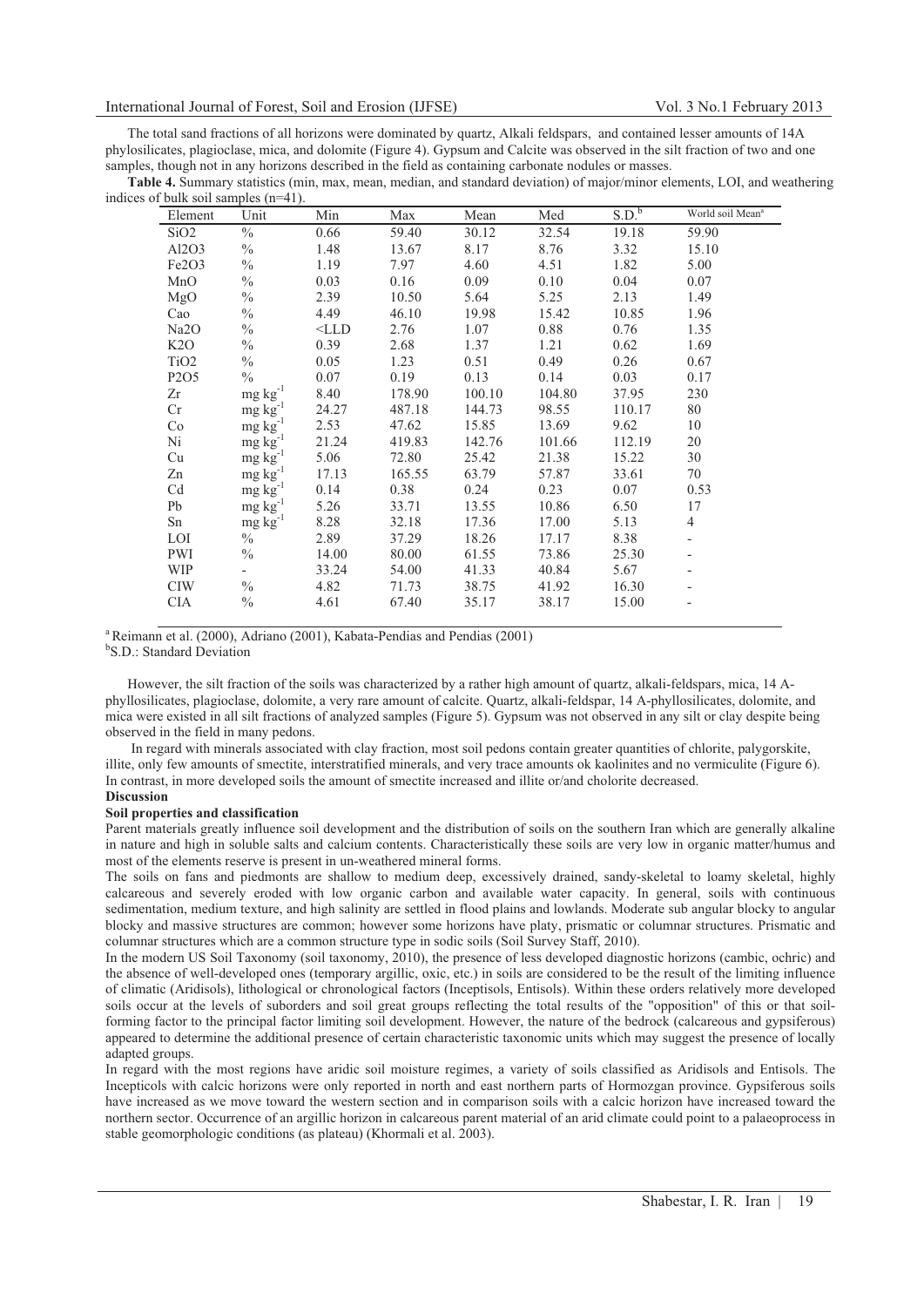## **Distribution of trace and major elements**

Elevated amounts of Al, Fe, Mn, Mg, Cr, Ni, Co, Cu were observed in northern and eastern north parts. Silicon was known to be related mainly to quartz and sand soil particles. Na-feldspars were resistant to weathering and thus occur in quartz-sand (Reimann et al. 2003), so the positive correlation of Si with Al and Na might be interpreted as a sandy factor.



**Figure 3.** Relative distribution of soil minerals in different soil horizons



**Figure 4.** Relative distribution of sand minerals in different soil horizons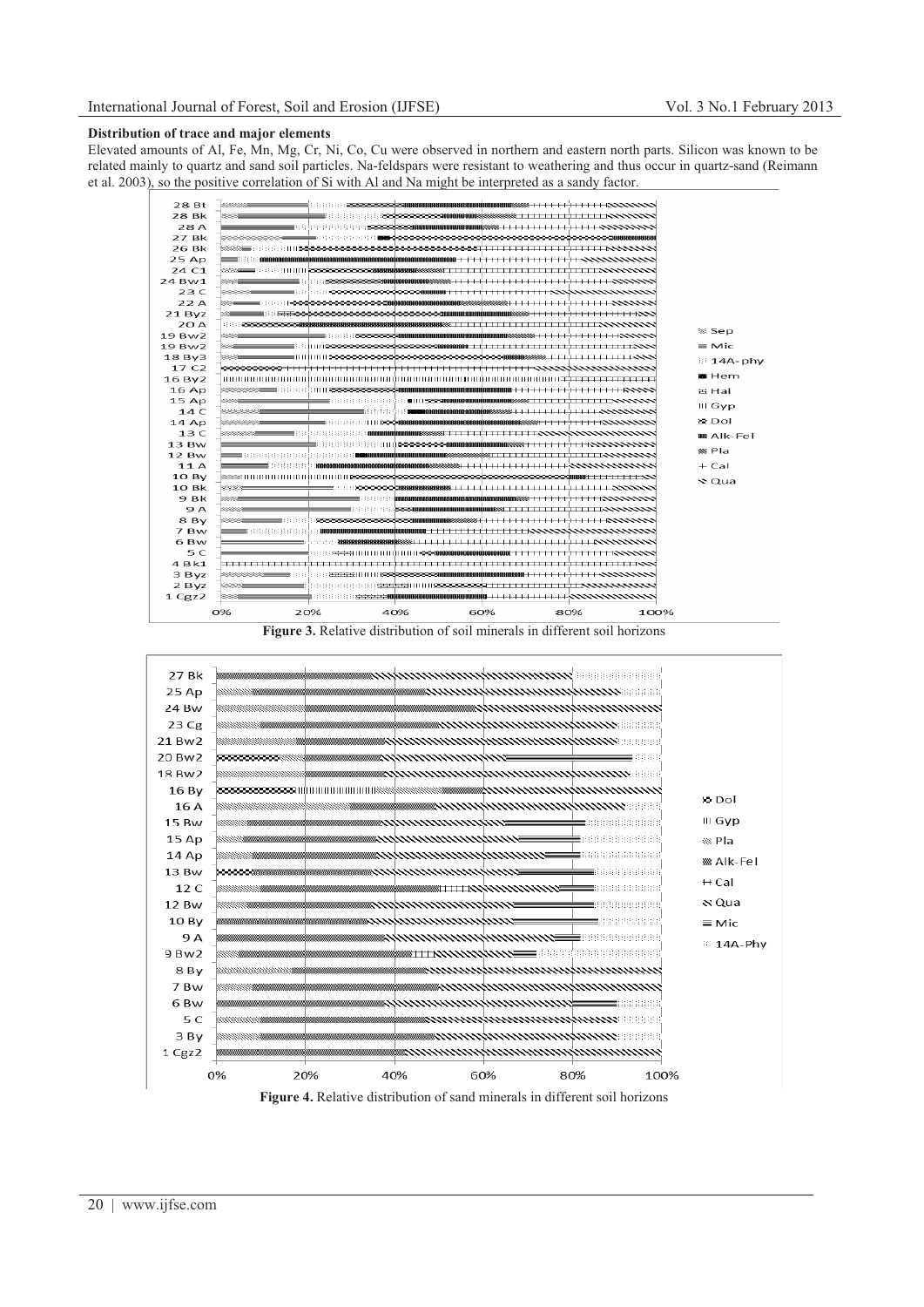

The Cr, Ni, Co, Mg, Cu, Mn, Fe, Al, Ti were positively loaded with PCA 1 that suggesting their common origin i.e., terrigenous and Ca was negatively loaded, emphasizing their inverse geochemical behavior. There was significant  $(p<0.05)$  positive correlation of six trace elements (Cr, Co, Ni, Cu, Zn, Sn) with Al, Fe, Mn, Mg, Na, Ti, Zr. The color differences were reflected in the Fe content, which was higher in the redder soils in north and eastern north sub-regions. In general soils derived from central Iran and Zagros fold belt zone had > 5% Fe2O3, while the other soils (Makran and High zagros zone) had <3% Fe2O3.

The average TiO2 content of most of the soils in the data set was approximately  $3.0$  g kg-1 with an average of  $5.1 \pm 2.6$  g kg-1. The soils derived mostly from igneous and metamorphic rocks (soils  $12, 28, 15$ ) had  $> 6-12.2$  g kg-1 TiO2. Besides Ti and Fe, soils developed on igneous (Basaltic) are also rich in P (Marques et al., 2004). Iron, Ti, and P contents were positively correlated. The total P contents tend to be slightly higher in the surface horizons of agricultural soils because of P cycling by plants. The mean P2O5 content for our study was 0.13, whereas the mean P2O5 content for world soils was 0.17 %. The average amounts of Zr were  $100.1\pm38.0$  mg kg-1 with a maximum of 179.0 mg kg-1.

In most of the soils, the Si content was higher than Al and Fe contents. Soils from pairs of very similar soils all on the north and eastern north parts of Hormozgan Province showed the same trends. Sedimentary rocks have even great ranges of quartz content that are controlled by chemical weathering and physical sorting of material during transport to a depositional environment (Pettijohn, 1975). Soils show a huge span of Si contents ranging from <1 wt.-% Si in Histosols (Steinmann and Shotyk, 1997) up to 45 wt.-% Si in very old Podzols developed in quartzitic sands (Skjemstad et al., 1992). In study soil samples Si amounts ranged from 0.35 to 28 %. Si with an average of 13.7 %.

The median valuses of CaO, MgO, K2O, and Na2O of world soils are 1.96, 1.49, 1.3, and 1.97%, respectively (Koljonen, 1992). In this research total soils revealed much higher values of CaO (20 $\pm$  10.9%) and Mg (5.6  $\pm$ 2.1 %), while K (1.4 $\pm$  0.62) and Na (1.1±0.74) showed approximately same trend with world soils. Significant negative correlations were found in horizons between calcium content and the concentrations of all elements examined except for P (Table 3). After element concentrations were transformed to a calcium cement-free basis (clay particles) only negative correlations of Mg and Na changed to non-significant correlations and Si changed to significant negative correlations.

Significant negative correlations between soil horizon calcium content and concentrations of elements examined demonstrate the influence calcium can have upon soil chemistry. The negative correlations might be a direct effect of calcium dilution. In samples with greater calcium content, calcium has displaced other minerals and materials that contain the elements listed. The range of R2 values show that the dilution effect appears to control concentrations of certain elements (e.g. Al and Fe) more strongly than others. However, none of the elements examined appears to be completely exempt.

Soil sampled and classified as Gypsic Haplosalids, Typic Endoaquents contained maximum values of Na2O. Elements exhibit varying mobility in soil, which translates into different vulnerability to leaching. The base cations Na, Ca and Mg all exhibit high degrees of mobility that cause them to be lost from leached soils, with soil water concentrations often influenced by mineral dissolution and cation exchange (McBride, 1994). Aluminium and Fe generally exhibit intermediate mobility, with significant fractions retained in secondary phases and soil water concentrations influenced by pH, chelation and redox (McBride, 1994). Based upon mobility differences, it is surprising to find several strong positive correlations between unadjusted concentrations of the base cations and Fe and Al (Table 2, Figure. 3). Since the climate was arid and precipitation is scarce; so, the positive correlations between different elements might not be unusual. As the soils were highly calcareous and the effect described above, the caution will be warranted in their interpretation.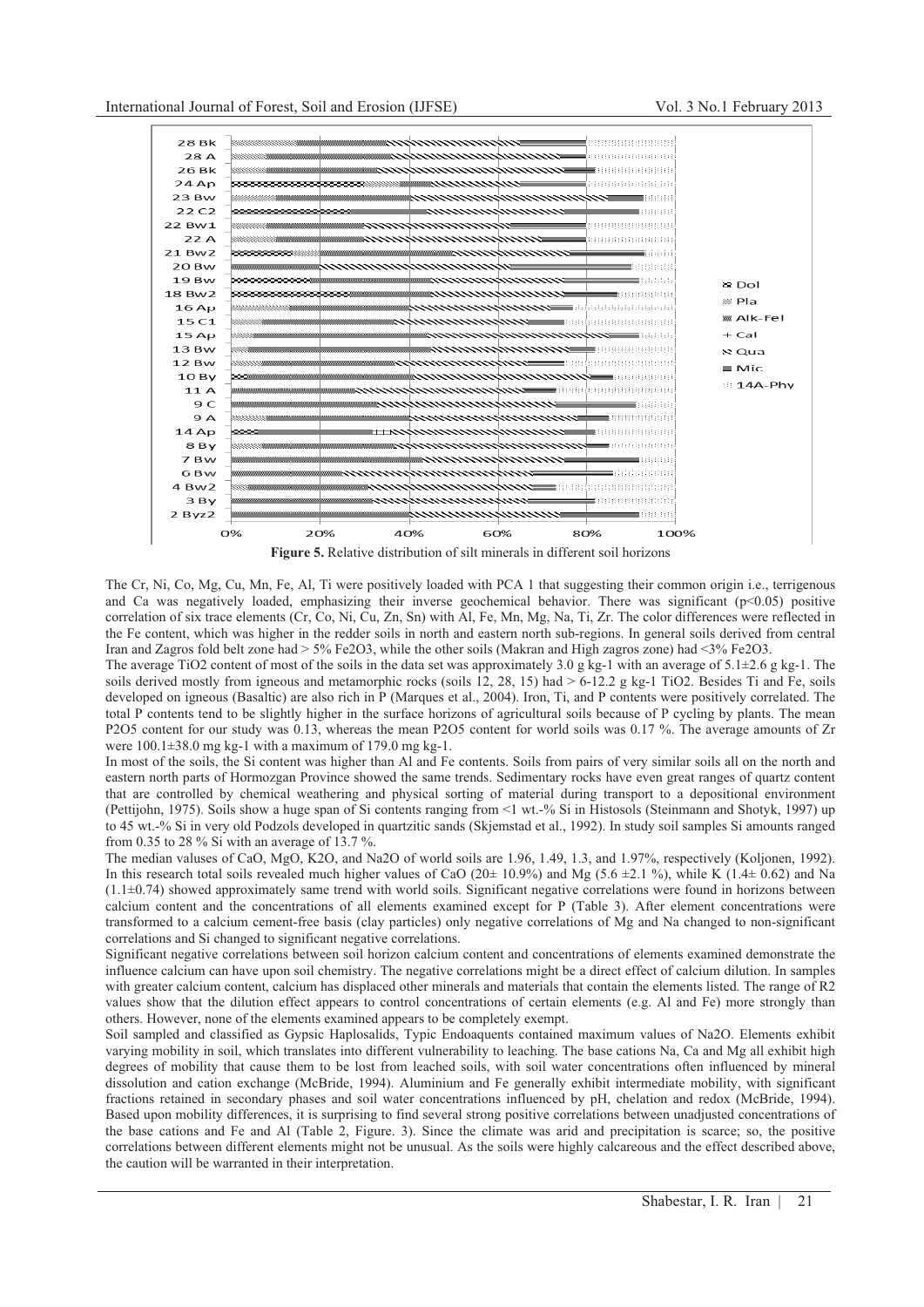Significant contents of Ca, Mg, K, and Na for profiles suggested a considerable content of primary and weatherable minerals. The high Na, K, and Mg contents occurred in both the surface and subsurface horizons; even though there both were obvious morphological evidence for additions in the subsurface horizon and also parent materials were rich in carbonate and feldspar minerals.



**Figure 6.** X-ray diffractograms of the clay fraction (Bw2).

The loss on ignition was reported as part of an elemental or oxide analysis of a mineral. The volatile materials lost usually consist of "combined water" (hydrates and labile hydroxy-compounds) and carbon dioxide from carbonates. Marques et al (2004) found that the clayey soils have LOI, as high as 20-30% and loss on ignition varies with clay content because hydroxyl-rich secondary mineral trend to occur in the clay fraction.





Total organic matter content is no more than  $\sim 0.5{\text -}2\%$  and clay varies from 1 to 18 % (Table 2) for studied soil samples. In general Ca and LOI to some extent follow the same trend and inverse other major elements. Subsurface and calcic horizons indicated the highest CaO (46%) contents. Therefore most of the soil mass of Hormozgan soils are attributable to the loss of carbonates rather than structural hydroxyls consistent with the clay mineralogy or volatilized constituents of organic matter.  **Enrichment and depletion patterns** 

As can be seen in Figure 7 the enrichment of ME in soils highly depended on the parent rocks and soil development. Different elements can show completely different enrichment/depletion patterns. Most soils for most ME had enrichment factor values  $\leq$ 1 especially for Zr, Ti, Ca, and Mn. Aluminum, Si, Fe, Na, and K showed enrichment factor mean >1 for all sub-region. The EF values for Ti, Zr and Mn signified that its concentration controlled by lithogenic input  $(EF~1)$ . As most parent materials are carbonatic and sedimentary rocks rich in carbonate, the lithogenic Ca values are much more than pedogenic Ca values; so, most soils indicated depletion of Ca. In soils developed in wetter area with further evolution (north and eastern north regions) had more Ca depletion in comparison to western parts. On the contrary, Si, Al, Fe, Mg, K, and Na were enriched in the soil solum; with slightly higher values in sub-regions north and eastern north sub-regions. In general the depletion was least for Fe, Si, Al; intermediate for K, Na, Mg, and P and strong for Ca. Aluminum, Fe, Ti, and K showed enrichment trend in ustepts parallel to the development of more evoluted B hoeizons.

22 | www.ijfse.com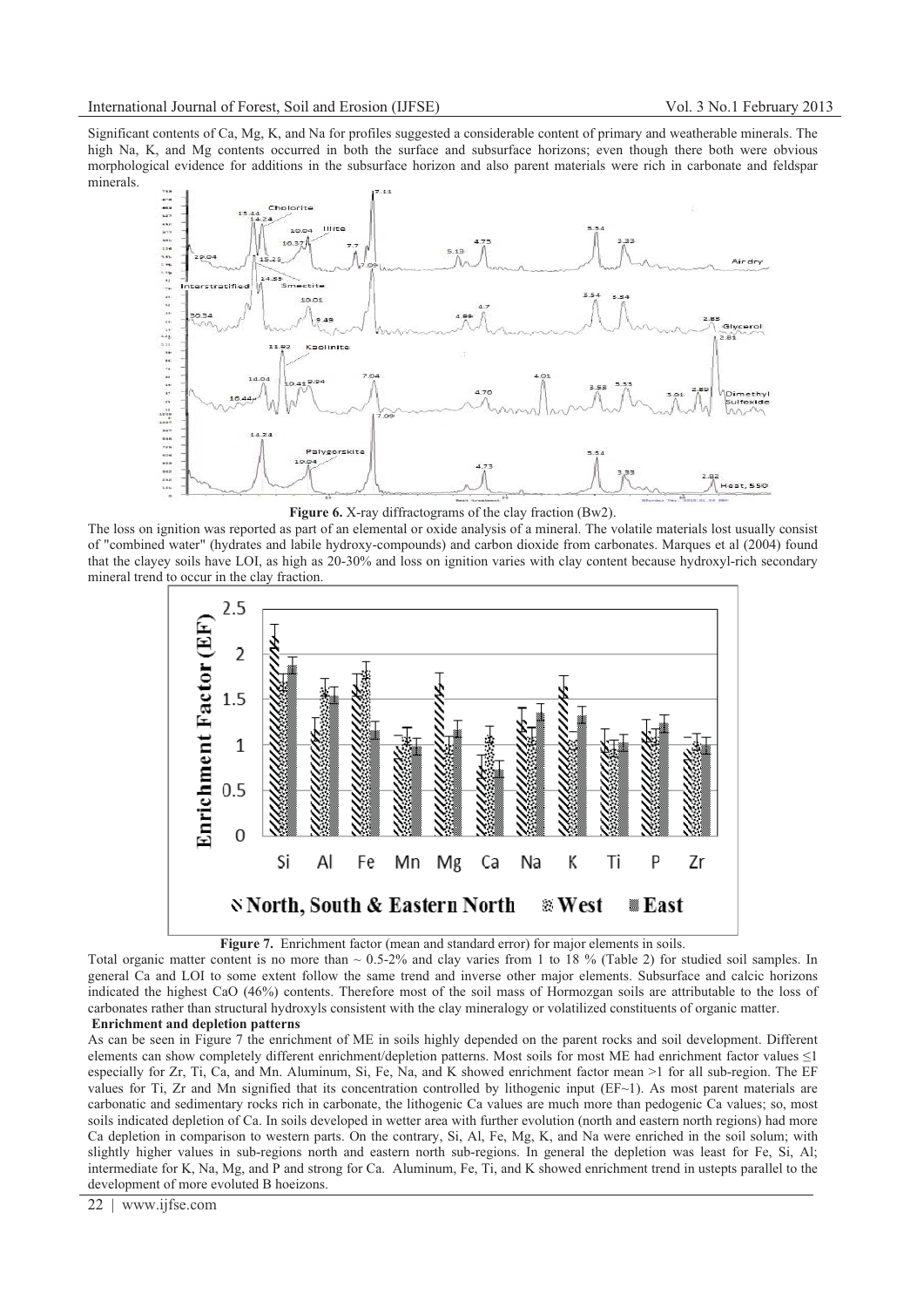# **Relation between geochemical composition and mineralogy**

Investigating the variability and evolution of soil mineral and geochemical composition during pedogenesis was crucial for modeling the development of soils over time, and thus understanding the state of soils today.

Presence of high quantities of quartzite and carbonatic minerals showed that the importance of Ca and Si as determining major elements for soil evolution in study area. In regard with soils are calcareous and Ca is dominant, it can be concluded that presence of carbonates is most effective factor in element transformation, redistribution, leaching, neoformation and consequently soil evolution.

The high correlation of Na with Al, Fe, Mn, and Ti suggest that these elements are associated with Na-bearing minerals (like Albite) which were common in studied samples. The positive significant correlations among Mg, Fe, and Mn were suggesting that Fe and Mn were associated with Mg bearing minerals such as chlorite and biotite.

Soil had the diverse contents of total Ca, Mg, Na, K reflecting the fact that this soil still contains primary minerals, probably feldspars and evaporates, inherited from the parent rock. Despite the high Ca and Mg contents, the K and Na content of soil are not high, from which we conclude that plagioclase feldspars and alkali feldspars were virtually less frequent than carbonates in the parent rocks.

Mg content showed a correlation with dolomite and gypsum and horizons with a calcic horizon and also calcareous pedons indicated the highest values of Ca. Potassium increased with increasing plagioclase and Na almost increased with increasing salinity. To some extent K showed a better correlation with in moister climate and more developed pedons (north and northeastern parts).

Calcite, Gypsum, and feldspar are present as major minerals, it is expected that the weathering process induces the high quantities of metals into soil solution, however aridity (low rainfall) and too much weatherable minerals in soils indicated high amounts of elements will be released to soil solution parallel to soil development. Also quartzite where both the main mineral was resistant to weathering existed in higher amounts in most soils.

# **Weathering Indices**

Chemical weathering indices useful in pedogenesis or other geological applications are commonly used for characterizing weathering profiles by incorporating bulk major element oxide chemistry into a single metric for each sample. Weathering information and investigate stage of soil evolution is as well important for agricultural and environmental researches.

Among the weathering indices that monitor the decomposition of an unstable mineral include the Chemical Index of Alteration (CIA; Nesbitt and Young, 1982), the Chemical Index of Weathering (CIW; Harnois, 1988). Given that the CIA index logically predicts the extent of conversion of feldspar minerals and that feldspars are the most abundant rock-forming mineral group in the Earth's crust, this index has been widely employed in studies (Fiantis et al., 2010; Mourier et al., 2008; Zhang et al., 2007; Price and Velbel, 2003; Nyakairu and Koeberl, 2001). The indices CIA and CIW are perhaps more suitable for the study of early stages of rock weathering rather than for well-developed tropical soils (Zhang et al. 2007).

Weathering index of Parker (WIP) and product of weathering index (PWI) according to Souri et al. (2006) can be used to identify the initial and lateral products of weathering which can be tracked at the same time. WIP is a suitable index to investigate the mobility of alkaline and alkaline-earth metals (Price and Velbel, 2003), while PWI is proper to track movements of less mobile elements. Based on the principle of WIP and PWI, as the values of the indices get smaller, the samples are more weathered and assumed to be elder (Fiantis et al. 2010).

Although the soils of Hormozgan province were situated and developed in an arid region, the evaluation of the weathering indices was performed with the objective of showing the soil condition at the early stage of weathering. Chemical alterations are dependent on the climate or specifically accelerated by the rainfall (Fiantis et al., 2010). Nanzyo et al. (2007) reported that the value of weathering indices of four types of volcanic ash in Japan increase with an advance in weathering through enrichment of Al and depletion of some alkaline and alkaline-earth elements.

The minimum values of CIA and CIW were belonged to By horizon of a gypsifeous soil. Gypsiferous and saline soils showed a CIA and CIW around 10 -25, while soils of northern and east northern parts indicated from 35 to 55. The highest value was reported in a Bw horizon of Calciustepts developed on basic igneous parent material in north of Hormozgan province. CIA and CIW can be used to measure the extent of feldspar conversion to clays (Price and Vebel, 2003; Fiantis et al. 2010).

The CIA actually is identical to the CIW, except that CIW eliminates K2O from the equation. Values of CIA (4.61 to 67.40) and CIW (4.82 to 71.73) indicated the slight difference between indices. It can be concluded that Alkali feldspars are more dominant than plagioclase, though the mineralogy data has confirmed it. The CIA and CIW are both lower than those of average soils, suggesting relatively gentle source area weathering. The low CIA and CIW values in the arid soils probably reflect the presence of high detrital feldspars and few clay minerals. The PWI mean values (73.86 $\pm$ 25.30) were bigger than of WIP values (40.84 $\pm$ 5.67), however the minimum of WIP was 33.24. These data suggested that Si were high in studied soils and also alkaline and alkaline earth elements present in almost high quantities in soils and were not removed from soil pedons.

# **Relationship between element contents in the soils and parent materials**

The elemental composition of a soil will be inherited from the parent material and will gradually change as a result of the influence of the predominating pedogenic processes. However the rate of accumulation depends on susceptibly of rocks to weathering or constituent minerals, climate and human activities. The most important human activity was irrigation by saline water that let to accumulation of soluble cations specially sodium. Salinization, a process that concentrates soluble salts, can be expected to alter the chemical composition of a soil. Moreover, physical weathering is of major importance in the overall soil development in such a context. Variations in the element chemistry of arid soils from southerin Iran are controlled dominantly by bedrock geology, physical weathering and saliniszation.

The parent material in particular is a key influence, with desert sands and silts commonly retaining a signature of their source area bedrock geology at considerable distances from their origin (Moreno et al., 2005; Muhs et al., 2003; Pease and Tchakerian, 2002; Zimbelman and Williams, 2002). Thus our samples are dominated by geological rock-forming minerals (silicates, oxides and carbonates), but the finer grain size fractions were more phyllosilicate-rich and contain higher concentrations of Al, Na, Mg, and Fe.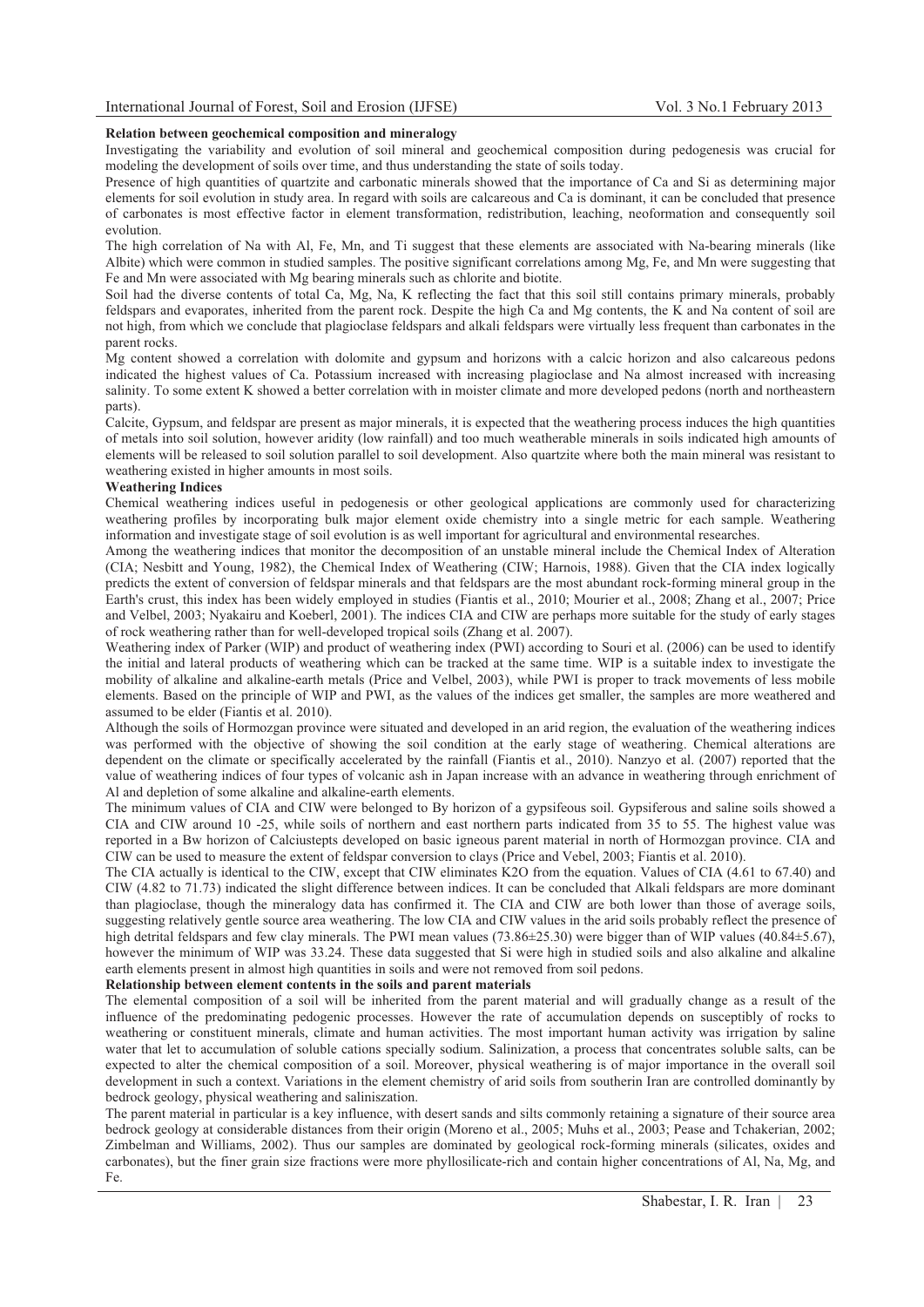From the Early to the early Late Pleistocene, the main pedogenic processes were the leaching of carbonates, weathering, illuviation and rubification, but the degree of development of the Bt horizons varied over time. Ortiz et al. (2002) studied the evolution of surface and buried soils over the Quaternary period in a Mediterranean climate (SE Spain) and conlvuded the difference in the Fet+Alt/ Sit ratio between the Bt horizons and C horizons should increase with greater weathering and leaching and similarity in all of the soils, indicating an equivalent degree of weathering and development. The minor differences in the indices of these soils could be attributed to parent-material differences or to waterlogging in some profiles.

Weathering of primary silicates leads to the formation of secondary clay minerals (Duchaufour, 1972; Sposito, 1989). Because of their trivalent state, the adsorption onto clays is stronger for REEs than for alkali metals and alkaline earths (Roaldset, 1975) and kinetically fast (Aja, 1998; Coppin, 2002), whereas at alkaline pH they adsorb as inner-sphere complexes onto amphoteric sites at the edges of the particles (strong chemisorption, variable pH-dependent charge). Since silt and sand are common particles in soils, clay minerals and clay particles are rare in studied soils and adsorption could not be so high though soils had a high pH.

Some of the leading pedologists of today lay great stress on the distinction between weathering processes and soil-forming processes. Weathering includes solution, hydrolysis, carbonization, oxidation, reduction, and clay formation.

Among the soil-forming processes, the following are listed: calcification, podsolization, laterization, salinization, desalinization, alkalization and dealkalization, formation of peat and poorly drained soils, including gleization (Isaak and Gershill, 1935). All weathering processes are possible but the rates of reactions were different. Salinization, calcification, and alkalization were important soil-forming processes in studied arid soils. Weathering and soil formation leave characteristic imprints in the chemical composition of soils.

## **Conclusion**

Besides salinization and continuous sedimentation, sultry weather and physical weathering enable the breakdown of minerals and releasing to soil, but lack of enough water for moving down elements and removing out of soil pedon, has caused soil remained in initial state of development in most of soils and observing high concentration of TEs and MEs especially alkaline earth elements.

In any case the ME (Al, Fe, Mn, and Mg) may be called anthropogenic factor. This statement is proved by the fact that most of TE except of Cd and Pb are also significantly (p<0.05) correlated with major elements. On the contrary, the Ca is of natural origin, because there are many significant negative correlation coefficients between trace elements and other ME. This is essencially true for Si, Na, and Al indicating the poor sorption capacity of sandy soil.

The same distribution of almost most elemental contents in soils and rocks are indicative that ME and TE in soils were to inherited. Silicon, Fe, Mn, Cr, Co showed the higher affinity to parent material. The different degree of similarity to soils to rocks can be due to differential resistance of rocks to weathering, leaching processes, formation of clay minerals, new sedimentation, and human activities.

The maximum chemical index of alteration (CIA) values (67.4), chemical index of weathering (CIW) values (71.73) and high contents of the alkali and alkali earth elements of the silt-rich sediments suggest a slightly weathering source area.

The parent material and climate are influential parameters in soil development, distribution of elements in soils and particle sizes.

**Reference** 

Achyuthan H., Shankar, N., Braida, M., & Ahmad, S.M. (2012). Geochemistry of calcretes (calcic palaeosols and hardpan), Coimbatore, Southern India: Formation and Paleoenvironment. Quaternary International xxx, 1-15.

Acosta J.A., Martínez-Martínez, S., Faz, A., & Arocena, J. (2011). Accumulations of major and trace elements in particle size fractions of soils on eight different parent materials. Geoderma, 161:30–42.

Adriano D.C. (2001). Trace Elements in Terrestrial Environments: Biogeochemistry, Bioavailability, and Risk of Metals. 2nd ed. Springer-Verlag, New York, NY, 867 p.

Aghanabati A. (2004). Geology of Iran, 586. Geological Survey of Iran. (in Persian).

Aja S.U. (1998). The sorption of the rare earth element, Nd, onto kaolinite at 25 °C. Clays and Clay Minerals, 46 (1): 103–109.

Azaroff L.V., & Buerger, M.J. (1958). The Powder Method in X-Ray Crystallography. McGraw Hill Boox Co., New York, USA.

Bashour I., & Sayegh, A. (2007). Methods of Analysis for Soils in Arid and Semi-Arid Regions FAO, Roma, 119 p.

Castillo S., Moreno, T., Querol, X., Alastuey, A., Cuevas, E., Herrmann, L., Mounkaila, M., & Gibbons, W. (2008). Trace element variation in size fractionated African desert dusts. Journal of Arid Environments, 72: 1034–1045.

Coppin F. (2002). Etude expérimentale de l'adsorption des lanthanides sur une kaolinite et une montmorillonite à 25 °C. Thesis of the University Toulouse III - Paul Sabatier, Toulouse, 244 pp.

Duchaufour P. (1972). Processus de formation des sols. Biochimie et géochimie. Editions CRDP Nancy, Coll. Etudes et Recherches, Centre Régional de Recherche et de Documentation Pédagogiques de Nancy, 182 pp.

Fiantis D. Nelson, M., Shamshuddin, J., Goh, T.B., & Mehra Ranst, E. (2010). Determination of the Geochemical Weathering Indices and Trace Elements Content of New Volcanic Ash Deposits from Mt. Talang (West Sumatra) Indonesia. Eurasian Soil Science, 43(13): 1477–1485.

Hardy M., & Cornu, S. (2006). Location of natural trace elements in silty soils using particle-size fractionation. Geoderma, 133:295-308. Harnois L., & Moore, J.M. (1988). Geochemistry and Origin of the Ore Chimney Formation: a Transported Paleoregolith in the Grenville

Province of Southeastern Ontario, Canada, Chemical Geology, 69: 267–289.

Isaak W.E., & Gershill, B. (1935). The organic matter content and carbon- nitrogen ratios of some semi-arid soils of the Cape Province, Trans. Roy. Soc. South Africa, 23: 245-254.

Jackson M.L. (1975). Soil chemical analysis–advanced course. Univ. of Wisconsin, College of Agric., Dept. of Soil Sci., Madison, WI. Kabata-Pendias A., & Pendias, H. (2001). Trace element in soils and plants. (3rd edition). CRC Press, Boca Raton, FL, USA.

Khormali F., Abtahi, A., Mahmoodi, S., & Stoops, G. (2003). Argillic horizon development in calcareous soils of arid and semi-arid regions of Southern Iran. Catena, 776: 1-29.

Kittrick J.A., & Hope, E.W. (1963). A procedure for the particle size separation of soil for X-ray diffraction analysis. Soil Science, 96: 312-325. Koljonen T. (1992). Geochemical Atlas of Finland, Part 2: Till. Geological Survey of Finland, Espoo, Finland. 218 pp.

Marques J.J., Schulze, D.G., Curi, N., & Mertzman, S.A. (2004). Major element geochemistry and geomorphic relationships in Brazilian Cerrado soils. Geoderma, 119: 179–195.

McBride M.B. (1994). Environmental Chemistry of Soils. Oxford University Press, New York.

24 | www.ijfse.com